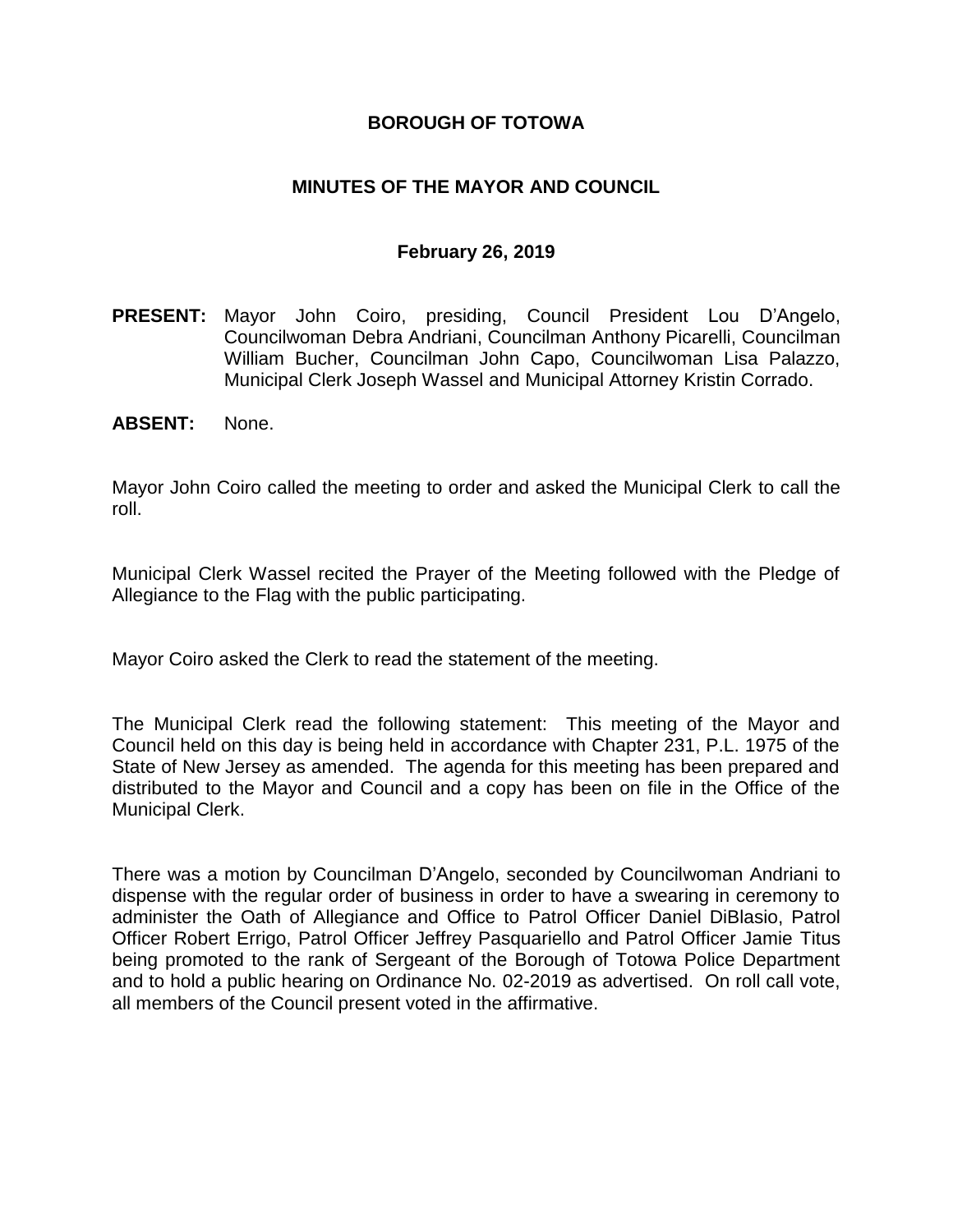Mayor Coiro asked Public Safety Committee Chairman, Councilman D'Angelo and Police Chief Robert Coyle to join him in front of the dais. Mayor Coiro said that for some of you in attendance it seems like you were just here because last meeting we had promotions to Captain and Lieutenant which opened up spots for Sergeant, so tonight we will have promotions to Sergeant and all four of our Patrol Officers being promoted are qualified.

Mayor Coiro asked Patrol Officer Daniel DiBlasio, Patrol Officer Robert Errigo, Patrol Officer Jeffrey Pasquariello and Patrol Officer Jamie Titus to approach the dais to take the Oath of Allegiance and Office for the rank of Sergeant.

Mayor Coiro administered the Oath of Allegiance and Office to Sergeant Daniel DiBlasio with his wife Melissa holding the Bible, Sergeant Robert Errigo with his wife Marie holding the Bible, Sergeant Jeffrey Pasquariello with his wife Andrea holding the Bible and Sergeant Jamie Titus with his wife Kinga holding the Bible.

A badge symbolic to the rank of Sergeant was presented to Sergeant Daniel DiBlasio, Sergeant Robert Errigo, Sergeant Jeffrey Pasquariello and Sergeant Jamie Titus by Police Chief Robert Coyle.

Congratulations were extended to Sergeant Daniel DiBlasio, Sergeant Robert Errigo, Sergeant Jeffrey Pasquariello and Sergeant Jamie Titus.

Councilman D'Angelo said that this is fun for these Patrol Officers being promoted for the first time, moving up to brass and telling them that the young officers will now be looking up to them, congratulated them all, said it is well deserved and wished them the best.

Mayor Coiro – who had said a little about each officer before he swore them in – then congratulated each officer on their promotion and asked Police Chief Coyle to say a few words.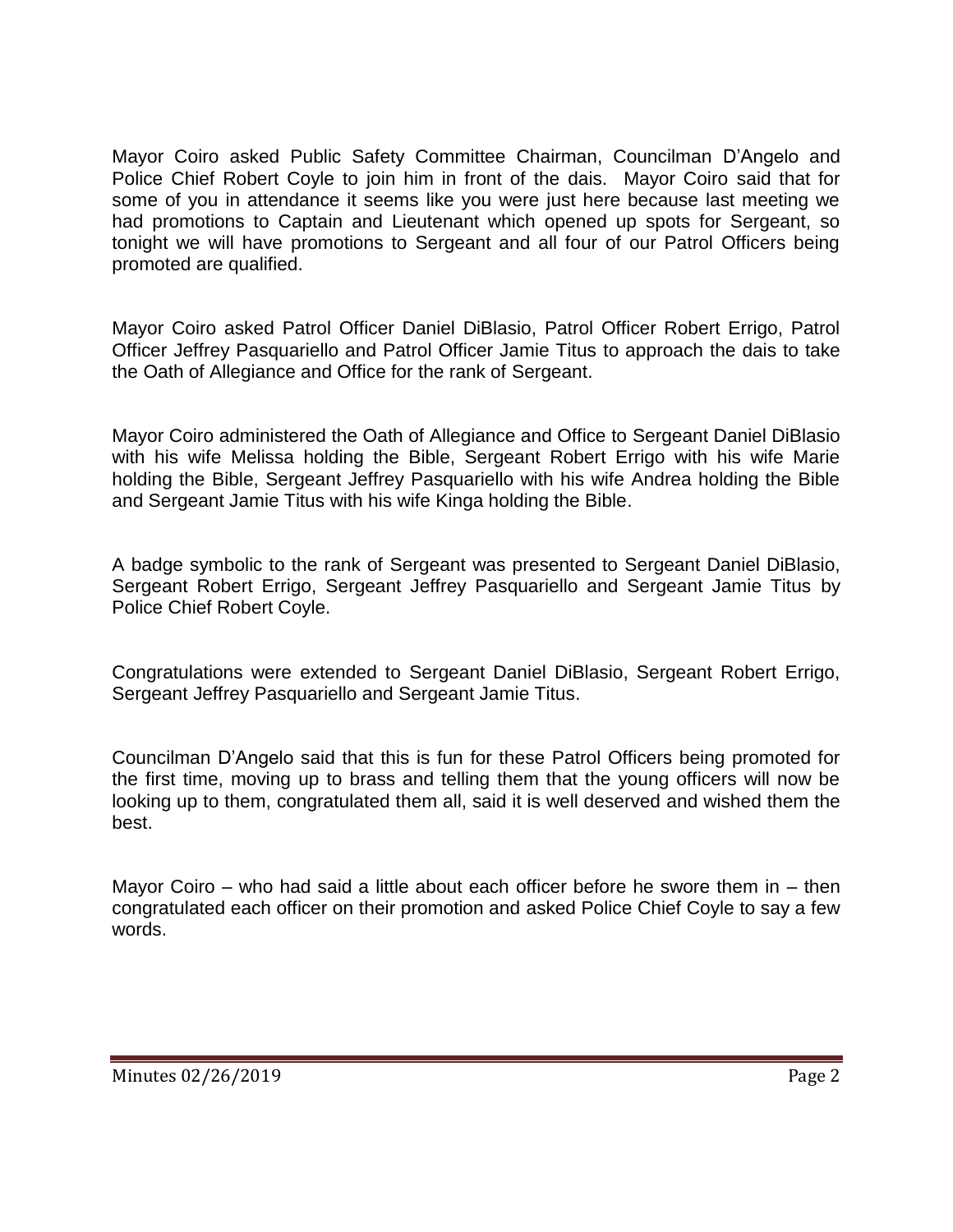Police Chief Coyle thanked the Mayor and Council, Chairman Peter Murphy, Borough Clerk Wassel and Borough Attorney/Senator Corrado for the promotions, congratulated each officer and went on to give a little personal and professional history about each officer being promoted.

Sergeant DiBlasio, speaking on behalf of the Sergeants promoted, thanked the Mayor and Council, Chief Coyle and Chairman Peter Murphy for their promotions, and also thanked their families and friends and invited everyone in attendance down to Murph's Tavern for a celebration.

Mayor Coiro announced that there will be a short recess to allow all family and friends to congratulate the promoted officers.

Municipal Clerk Wassel announced that Ordinance No. 02-2019 has been advertised for public hearing for Tuesday, February 26, 2019.

Municipal Clerk Wassel read the legal notice and the title of Ordinance No. 02-2019.

There was a motion by Councilman D'Angelo, seconded by Councilwoman Andriani to open the public hearing. On roll call vote, all members of the Council present voted in the affirmative.

Mayor Coiro asked if any citizens wished to be heard on Ordinance No. 02-2019.

CITIZENS HEARD:

There were no citizens who wished to be heard.

There was a motion by Councilman D'Angelo, seconded by Councilwoman Andriani to close the public hearing. On roll call vote, all members of the Council present voted in the affirmative.

Minutes 02/26/2019 **Page 3**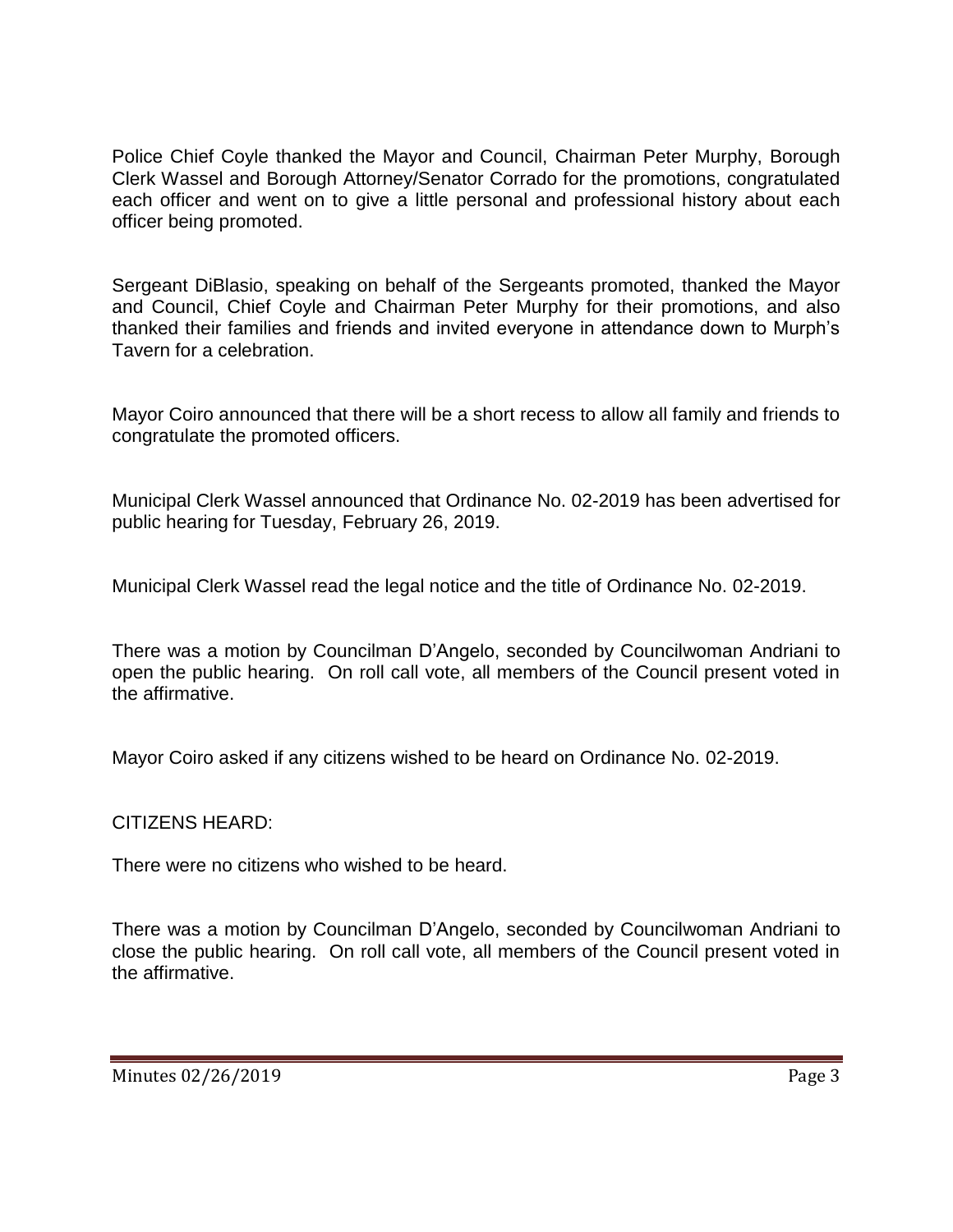Municipal Clerk Wassel read Ordinance No. 02-2019 by title:

## **ORDINANCE NO. 02-2019**

#### **AN ORDINANCE TO AMEND THE CODE OF THE BOROUGH OF TOTOWA CHAPTER 415 ENTITLED "ZONING AND LAND USE", PART 4, "ZONING", ARTICLE XV, "ESTABLISHMENT OF DISTRICTS", SECTION 121, "ZONING MAP AND SCHEDULES"**

There was a motion by Councilman D'Angelo, seconded by Councilwoman Andriani to adopt Ordinance No. 02-2019 on second and final reading. On roll call vote, all members of the Council present voted in the affirmative.

There was a motion by Councilman D'Angelo, seconded by Councilwoman Andriani to revert to the regular order of business. On roll call vote, all members of the Council present voted in the affirmative.

Mayor Coiro asked if any members of the Council, the Municipal Clerk or the Municipal Attorney wished to address the Council.

There were no reports.

## CITIZENS HEARD:

Mike Mahometa, 269 Lincoln Avenue: 1) Said that he couldn't make it to the last meeting because his truck was covered in ice, but commented that the DPW did a great job. 2) Asked if there was any progress made on extending the drainage at the PAL. Mayor Coiro: Told him that we are currently in winter and that we would need our engineer to take a look at it, but the ground is all rock. 3) Stated that the geese are a major issue at the PAL. Mayor Coiro: Responded that if you see the geese at the PAL to call the 800 number for the Geese Chasers.

There was a motion by Councilman D'Angelo, seconded by Councilwoman Andriani to approve the Minutes of the Mayor and Council for the meeting of February 12, 2019. On roll call vote, all members of the Council present voted in the affirmative.

Minutes 02/26/2019 **Page 4**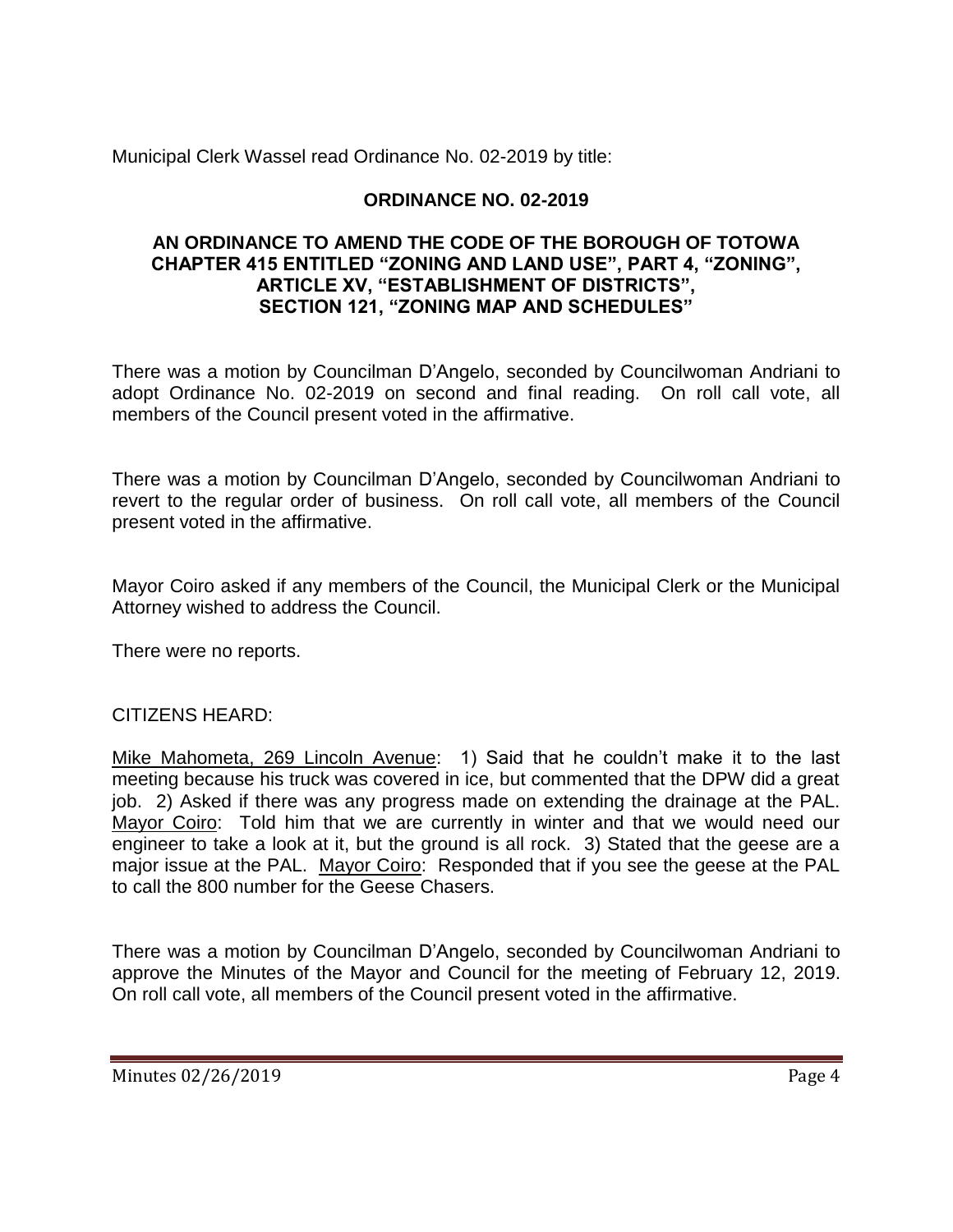## COMMITTEE ON FINANCE:

There was a motion by Councilman Picarelli, seconded by Councilman D'Angelo to approve Resolution No. 2019-05 for the payment of bills. On roll call vote, all members of the Council present voted in the affirmative.

There was a motion by Councilman Picarelli, seconded by Councilman D'Angelo to adopt the following resolution authorizing the Treasurer to issue refunds to various property owners due to overpayment of 1<sup>st</sup> Quarter 2019 taxes. On roll call vote, all members of the Council present voted in the affirmative.

#### RESOLUTION

WHEREAS, there has been an overpayment of taxes on the properties listed below; and

WHEREAS, the taxpayer is entitled to a refund; and

WHEREAS, the chart sets forth the refund as follows:

### 1<sup>st</sup> Qtr 2019

| <b>Block</b> | Lot | <b>Property/Owner</b>                         | Payable to:                                                                                                                                                                                          | <b>OVERPAYMENT</b> |
|--------------|-----|-----------------------------------------------|------------------------------------------------------------------------------------------------------------------------------------------------------------------------------------------------------|--------------------|
| 129          | 13  | 469 South Riverview Drive<br>Augustus Cervino | Augustus Cervino<br>Mail To:<br>Carolyn M. Schultz<br><b>Senior Closing Coordinator</b><br>Signature Closing Services,<br><b>LLC</b><br>520 Speedwell Avenue Suite<br>103<br>Morris Plains, NJ 07950 | \$1,666.91         |

NOW, THEREFORE, BE IT RESOLVED, that the overpayment shall be refunded to the taxpayer, as stated above, and the Treasurer is authorized to issue separate checks for the refunds, which shall be paid to the stated property owner or taxing authority.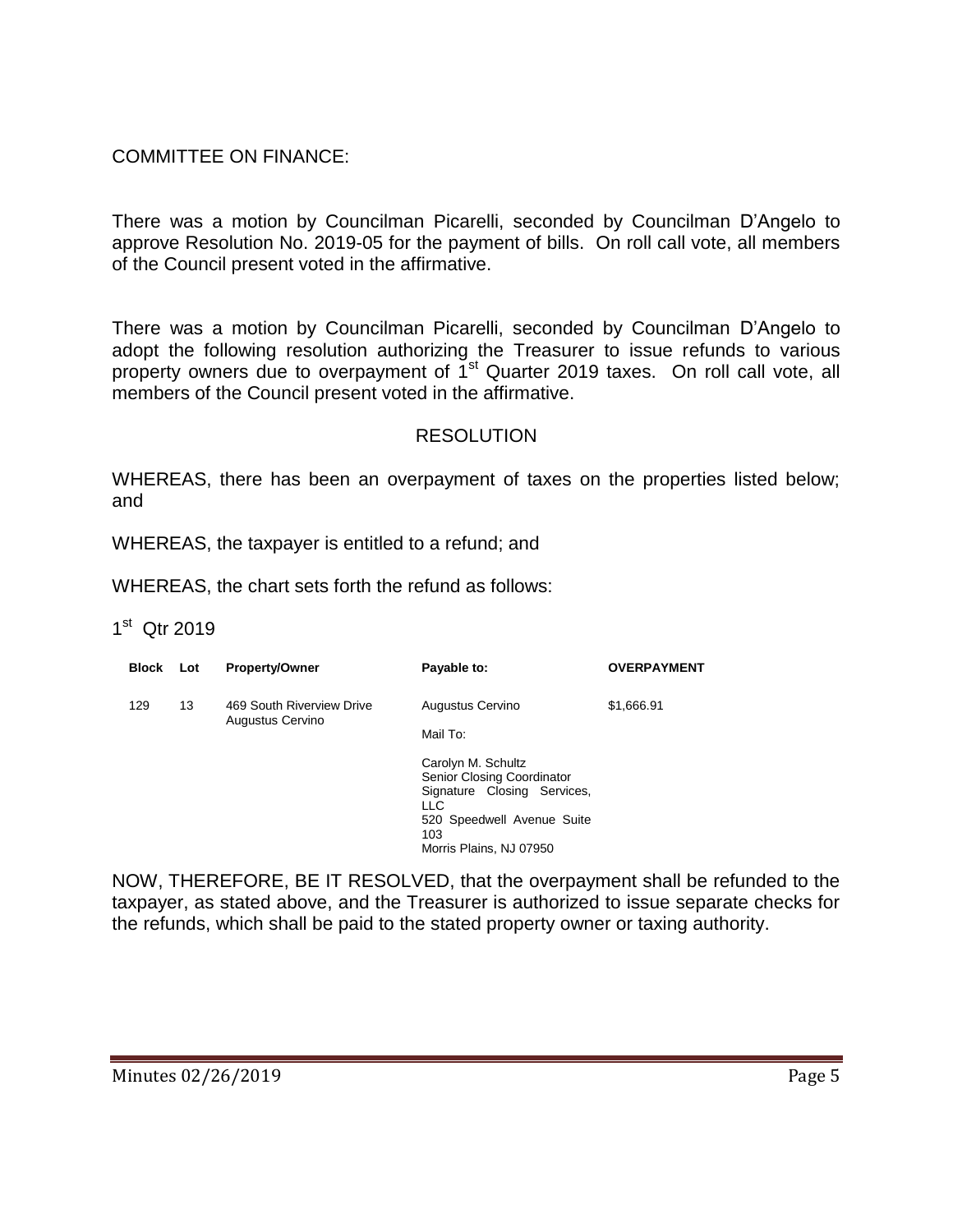There was a motion by Councilman Picarelli, seconded by Councilman D'Angelo to adopt the following Resolution Authorizing Tax Lien Refund For The Property Identified As 28 Norwood Terrace, Block 123, Lot 10. On roll call vote, all members of the Council present voted in the affirmative.

## RESOLUTION NO. 40-2019

#### RESOLUTION AUTHORIZING TAX LIEN REFUND FOR THE PROPERTY IDENTIFIED AS 28 NORWOOD TERRACE

WHEREAS, on July 18, 2017, the Borough of Totowa Construction Code Official had issued a Notice of Unsafe Structure for the property located at 28 Norwood Terrace and identified as Block 123, Lot 10 on the official tax map of the Borough of Totowa; and

WHEREAS, more specifically, the Construction Code Official ordered that the structure on the premises be demolished; and

WHEREAS, the Borough of Totowa Tax Collector subsequently held a tax sale for 28 Norwood Terrace for unpaid taxes and water for the years 2015 through 2017; and

WHEREAS, on October 25, 2018, the Borough of Totowa Tax Collector issued Certificate of Sale for Unpaid Municipal Liens No. 18000008 to Matt Bariso, 36 Franklin Avenue, Pompton Plains, New Jersey 07444; and

WHEREAS, the Certificate of Sale for Unpaid Municipal Liens should not have been issued since a Demolition Order was pending; and

WHEREAS, Mr. Bariso has requested a refund on the tax lien he purchased in the amount of \$2,703.28; and

WHEREAS, the Mayor and Council desire to authorize this tax lien refund to Mr. Bariso for the aforementioned reason.

NOW, THEREFORE, BE IT RESOLVED, that the Mayor and Council of the Borough of Totowa do hereby authorize the refunding of Certificate of Sale for Unpaid Municipal Liens No. 18000008 to Mr. Bariso in the amount of \$2,703.28.

BE IT FURTHER RESOLVED, that the Municipal Council of the Borough of Totowa does hereby authorize the Municipal Clerk and Tax Collector to execute any and all necessary instruments relating thereto.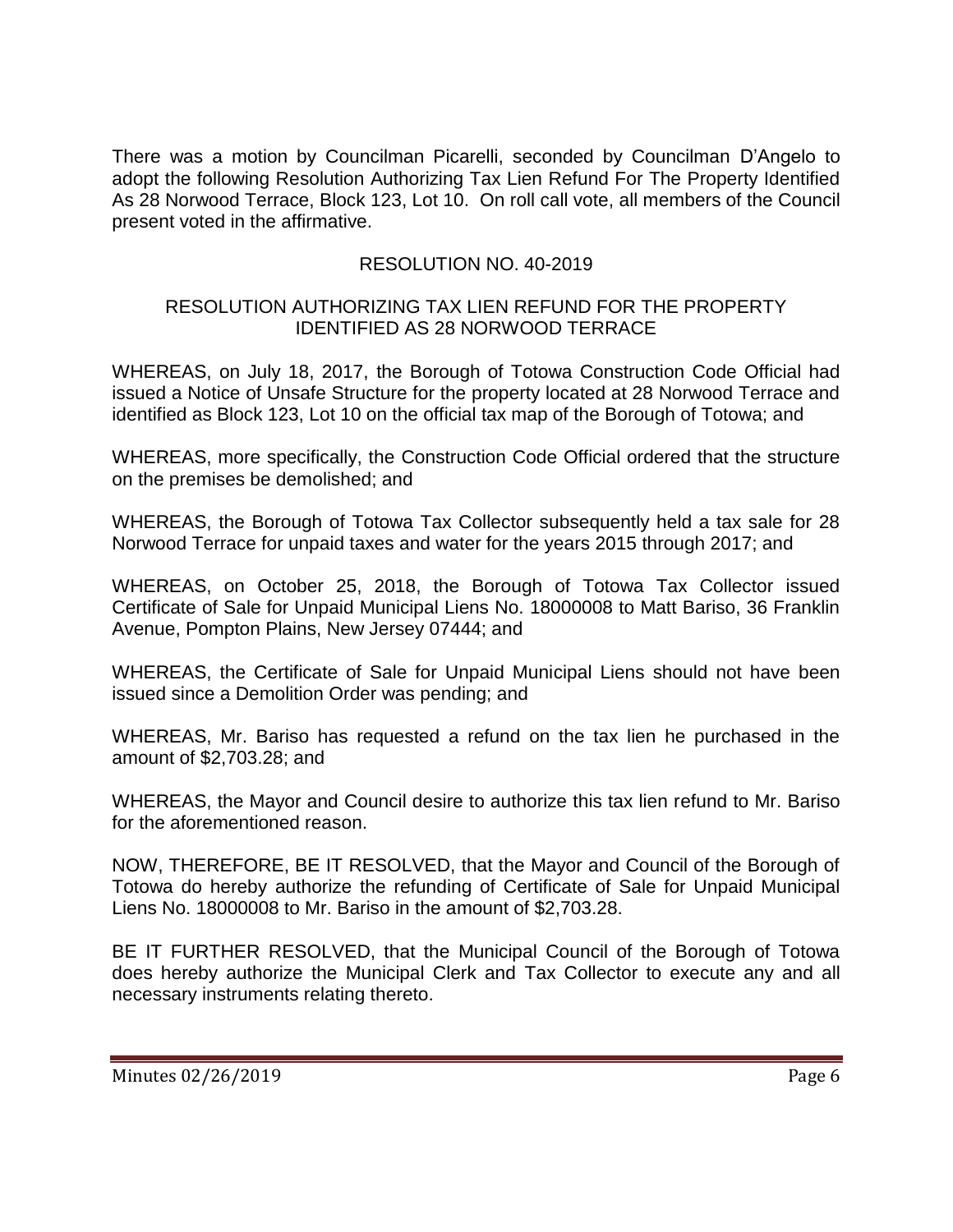COMMITTEE ON PUBLIC SAFETY:

There was a motion by Councilman D'Angelo, seconded by Councilman Capo to approve payment of an additional contribution to the Borough Of Totowa First Aid Squad, Inc. in the amount of \$9,236.00 for their 2018 TSAP. On roll call vote, all members of the Council present voted in the affirmative.

COMMITTEE ON PUBLIC WORKS:

There was a motion by Councilman Bucher, seconded by Councilwoman Palazzo to adopt the following Resolution Granting To The County Of Passaic A Guarantee In Lieu Of Performance Bond For Work Performed On A Passaic County Highway. On roll call vote, all members of the Council present voted in the affirmative.

## RESOLUTION NO. 41-2019

#### RESOLUTION GRANTING TO THE COUNTY OF PASSAIC A GUARANTEE IN LIEU OF PERFORMANCE BOND FOR WORK PERFORMED ON A PASSAIC COUNTY HIGHWAY

WHEREAS, the Passaic County Board of Chosen Freeholders have adopted a Resolution known as the Highway Opening and Use Resolution; and

WHEREAS, the aforementioned Resolution provides that whenever a Highway Opening and Use Permit is issued, a performance bond must be posted with the County of Passaic; and

WHEREAS, from time to time, the Borough of Totowa will require a Highway Opening and Use Permit by the County of Passaic in order to perform work in, on, under or over the public right-of-way of the County in connection with the operation of Borough utilities; and

WHEREAS, the Borough of Totowa wishes to file a Guarantee in lieu of a Performance Bond in the amount of \$30,000.00 which shall cover any and all Highway Opening and Use Permits by the County of Passaic to the Borough of Totowa for the purpose of work within the County right of way for a period of two (2) years from the date of acceptance of the final restoration by the County Supervisor of Roads for which the permit has been issued; and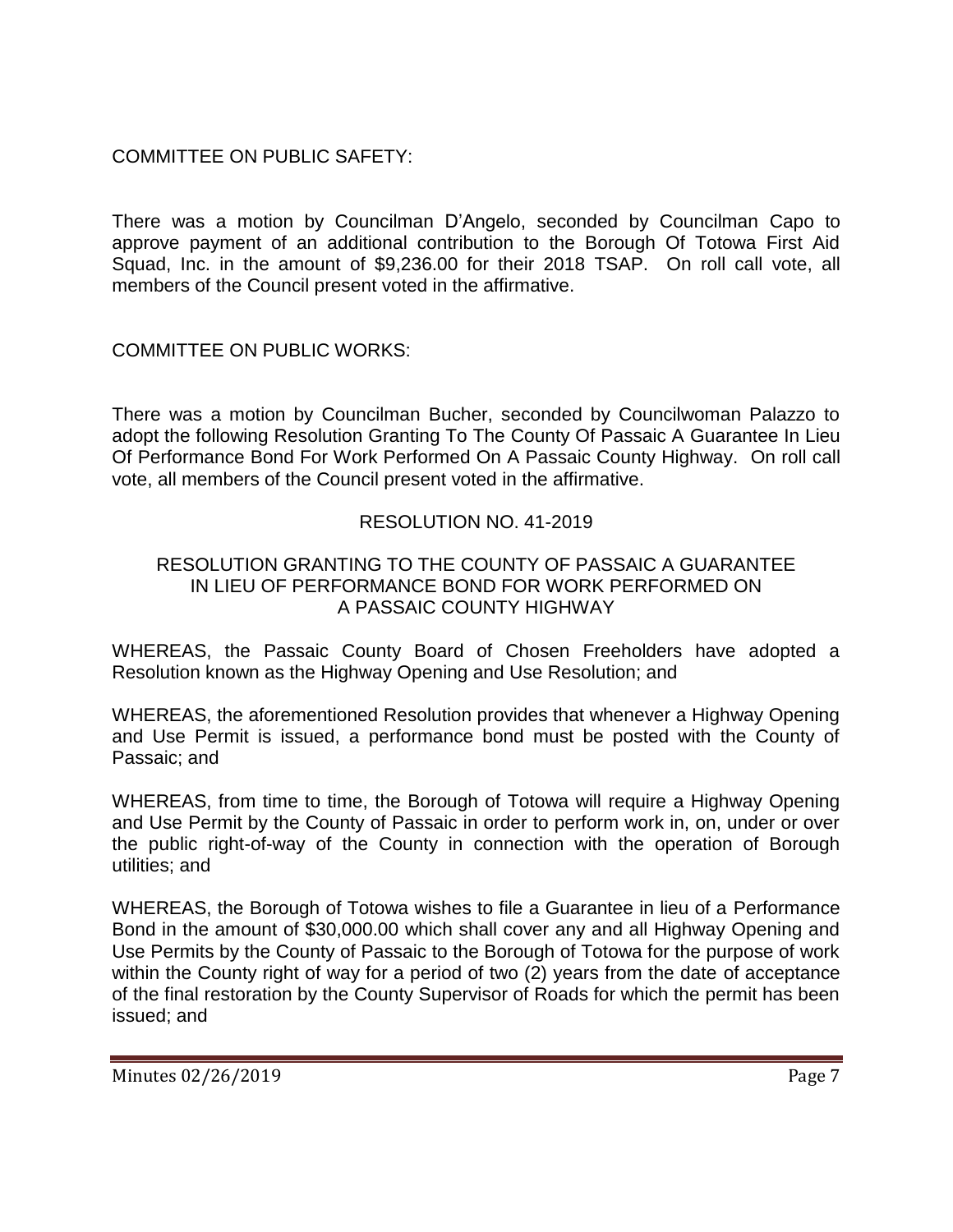WHEREAS, this Guarantee is only required to be posted once and it will cover all Highway Opening and Use Permits issued to the Borough of Totowa by the County during the year 2019.

NOW, THEREFORE, BE IT RESOLVED, that the Mayor and Council of the Borough of Totowa do hereby authorize the posting of a Guarantee in Lieu of a Performance Bond in the amount of \$30,000.00 for work performed within the right of way of the County.

Upon the recommendation of DPW Superintendent Jim Niland, there was a motion by Councilman Bucher, seconded by Councilwoman Palazzo to approve a grade increase for DPW Laborer Michael Baron from Grade 1-B to Grade 1-A. On roll call vote, all members of the Council present voted in the affirmative.

## COMMITTEE ON ENGINEERING & PUBLIC PROPERTY:

There was a motion by Councilman Capo, seconded by Councilwoman Andriani to adopt the following resolution authorizing the application to the Passaic County Community Development Block Grant Program for the rehabilitation of the Borough's Sanitary Sewer Main on Boyle Avenue between Totowa Road and Franklin Place. On roll call vote, all members of the Council present voted in the affirmative.

#### RESOLUTION NO. 42-2019

WHEREAS, the Mayor and Council of the Borough of Totowa wishes to apply for funding from the Passaic County Community Development Block Grant Program.

NOW, THEREFORE, BE IT RESOLVED, that the Mayor and Council of the Borough of Totowa authorizes the application for and use of requested funds in the amount of \$213,925.00 from the Passaic County Community Development Block Grant (CDBG) Program for the rehabilitation of the Borough's Sanitary Sewer Main on Boyle Avenue between Totowa Road and Franklin Place.

BE IT FURTHER RESOLVED, that if awarded, the Mayor and Council of the Borough of Totowa shall implement the activities in a manner to ensure compliance with all applicable federal, state and local laws and regulations.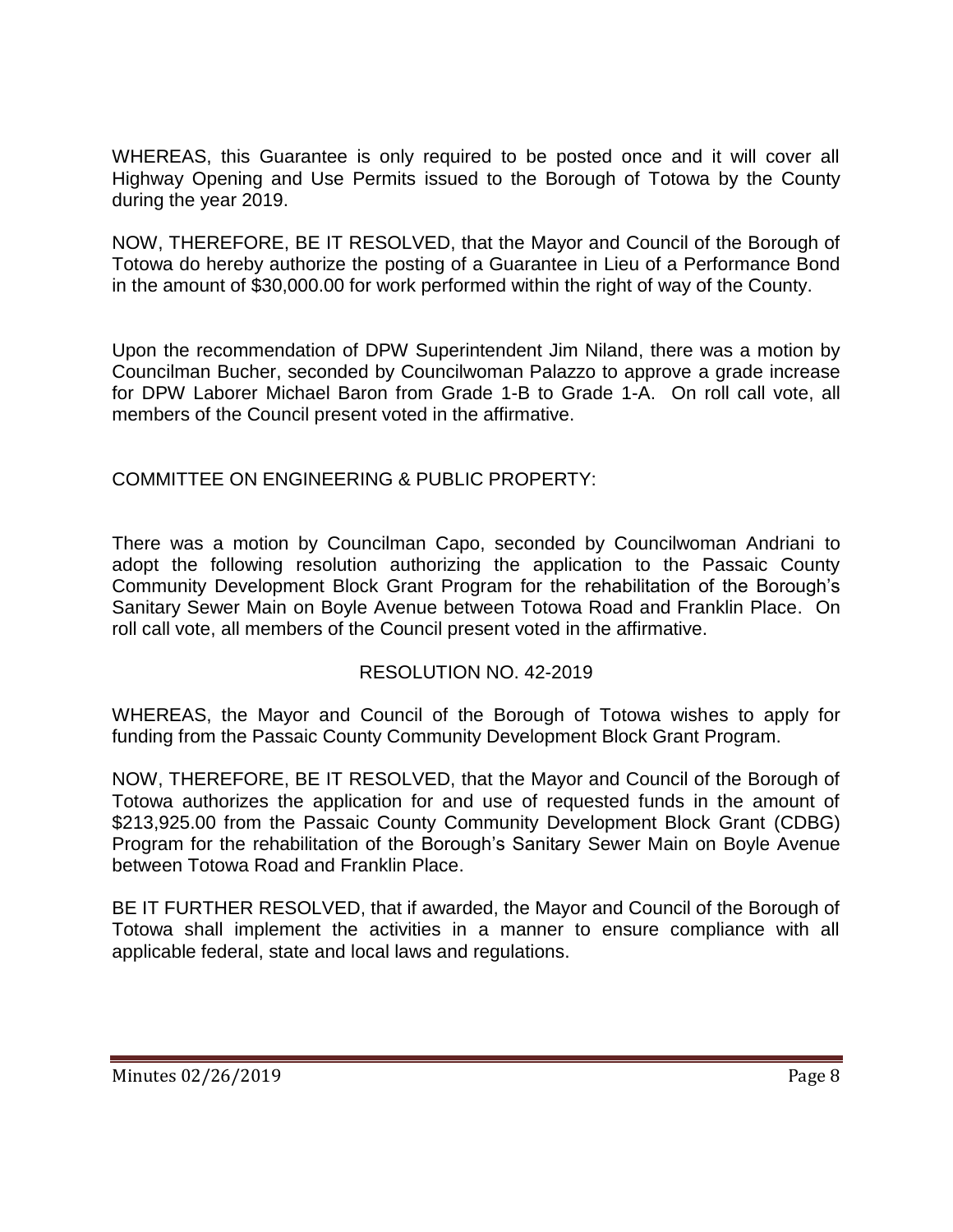There was a motion by Councilman Capo, seconded by Councilwoman Andriani to adopt the following Resolution In Support Of The Federal Fair Housing Law And New Jersey Law Against Discrimination. On roll call vote, all members of the Council present voted in the affirmative.

## RESOLUTION NO. 43-2019

### RESOLUTION IN SUPPORT OF THE FEDERAL FAIR HOUSING LAW AND NEW JERSEY LAW AGAINST DISCRIMINATION

WHEREAS, the Borough of Totowa supports Title VIII of the Civil Rights Act of 1968 (Federal Fair Housing Law) and the New Jersey Law Against Discrimination; and

WHEREAS, it is the policy of the Borough of Totowa to implement programs to ensure equal opportunity in housing for all persons regardless of race, color, religion, ancestry, sex (including pregnancy), national origin, nationality, familial status, marital or domestic partnership status, affectional or sexual orientation, atypical hereditary cellular or blood trait, genetic information, liability for military service, mental or physical disability, perceived disabilty, AIDS/HIV status and Lawful Income or Source of Lawful Rent Payment (Section 8); and

WHEREAS, the Borough of Totowa further objects to discrimination in the sale, rental, leasing, financing of housing or land to be used for construction of housing, or in the provision of brokerage services because of race, color, religion, ancestry, sex, national origin, handicap or disability as prohibited by Title VIII of the Civil Rights Act of 1968 (Federal Fair Housing Law) and the New Jersey Law Against Discrimination.

NOW, THEREFORE, BE IT RESOLVED, that the Mayor and Council of the Borough of Totowa do hereby support Title VIII of the Civil Rights Act of 1968 (Federal Fair Housing Law) and the New Jersey Law Against Discrimination as follows:

1. Within available resources, the Borough of Totowa will assist all persons who feel they have been discriminated against under one of the aforementioned categories, to seek equity under federal and state laws by filing a complaint with the New Jersey Division on Civil Rights and the U.S. Department of Housing and Urban Development, as appropriate.

2. The Borough of Totowa shall publicize this resolution and through this publicity shall cause owners of real estate, developers, and builders to become aware of their respective responsibilities and rights under the Federal Fair Housing Law, the New Jersey Law Against Discrimination, and any local laws or ordinances.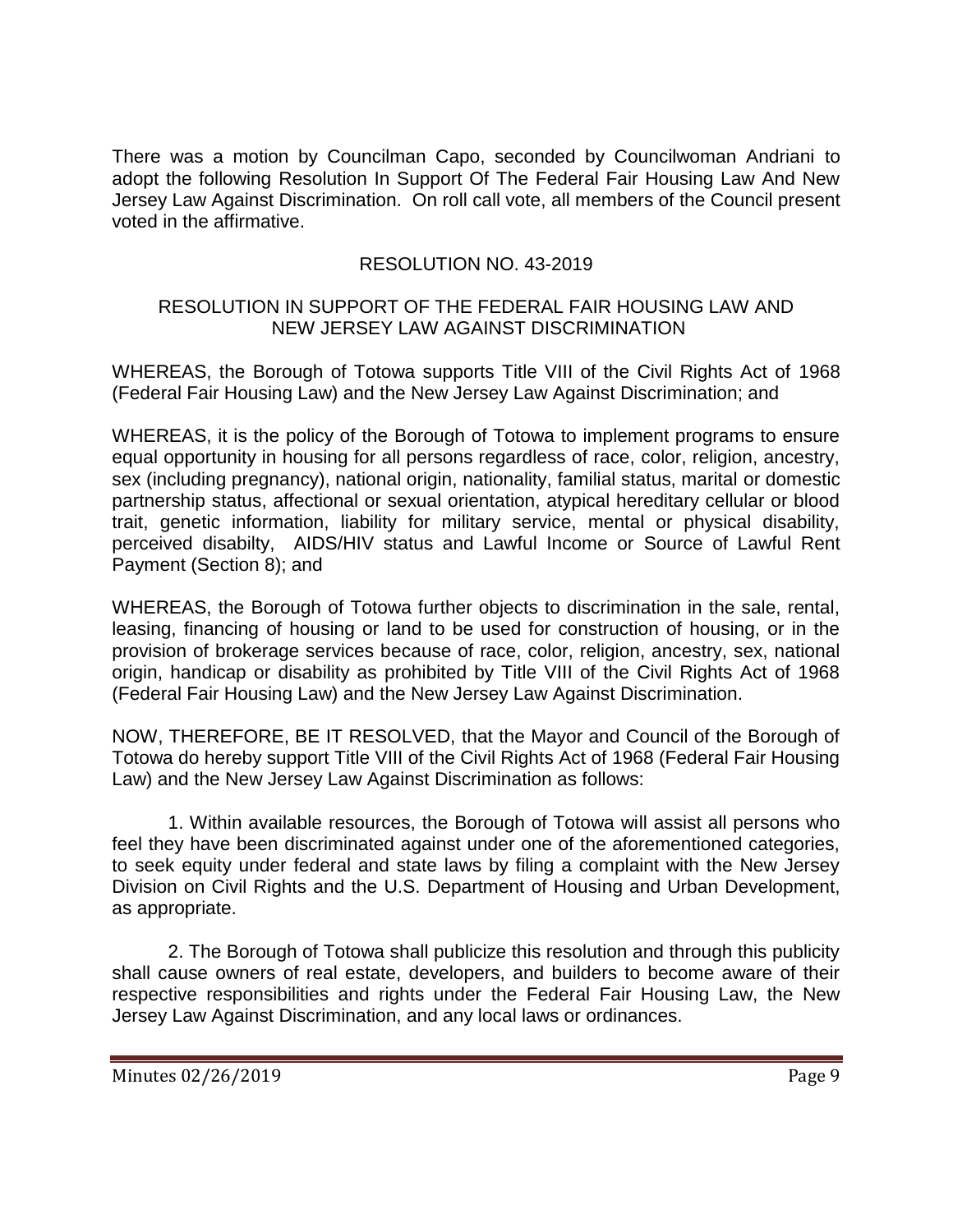3. The Borough of Totowa will at a minimum include, but not be limited to: (1) the printing and publicizing of this resolution, a fair housing public notice and other applicable fair housing information through local media, community contacts and placement on the Municipal website and in other social media; (2) distribution of posters, flyers, and any other means which will bring to the attention of those affected, the knowledge of their respective responsibilities and rights concerning equal opportunity in housing.

A letter was received from Murph's Tavern inviting the Mayor and Council to attend their annual celebration in honor of St. Patrick's Day on Sunday, March 17, 2019 and requesting permission to have Rosengren Avenue closed from Totowa Road to Union Boulevard on Friday, March 15, 2019, Saturday, March 16, 2019 and Sunday, March 17, 2019 from 12:00 p.m. to 2:00 a.m. There was a motion by Councilman Capo, seconded by Councilwoman Andriani to approve the request. On roll call vote, all members of the Council present voted in the affirmative.

# STREET CLOSING AUTHORIZED BY THE MAYOR

Under the authority vested in me as Mayor of the Borough of Totowa, County of Passaic, State of New Jersey, by virtue of N.J.S.A. 40:67-16.9 and the Code of the Borough of Totowa Chapter No. 398-42, I, Mayor John Coiro, do hereby order and direct that Rosengren Avenue between Totowa Road and Union Boulevard be closed to vehicular traffic from 12:00 p.m. to 2:00 a.m. on Friday, March 15, 2019, Saturday, March 16, 2019 and Sunday, March 17, 2019. I further direct that proper signs and barriers be erected at the intersections of Rosengren Avenue and Totowa Road and Rosengren Avenue and Union Boulevard and that the Totowa Police Department control and regulate, as well as enforce, this regulation.

## COMMITTEE ON LIAISON & INSPECTION:

There was a motion by Councilwoman Andriani, seconded by Councilman Bucher to adopt the following Resolution Authorizing An Amendment To The Redevelopment Agreement Dated June 15, 2017 Between The Borough Of Totowa And NJDC Urban Renewal, LLC. On roll call vote, all members of the Council present voted in the affirmative.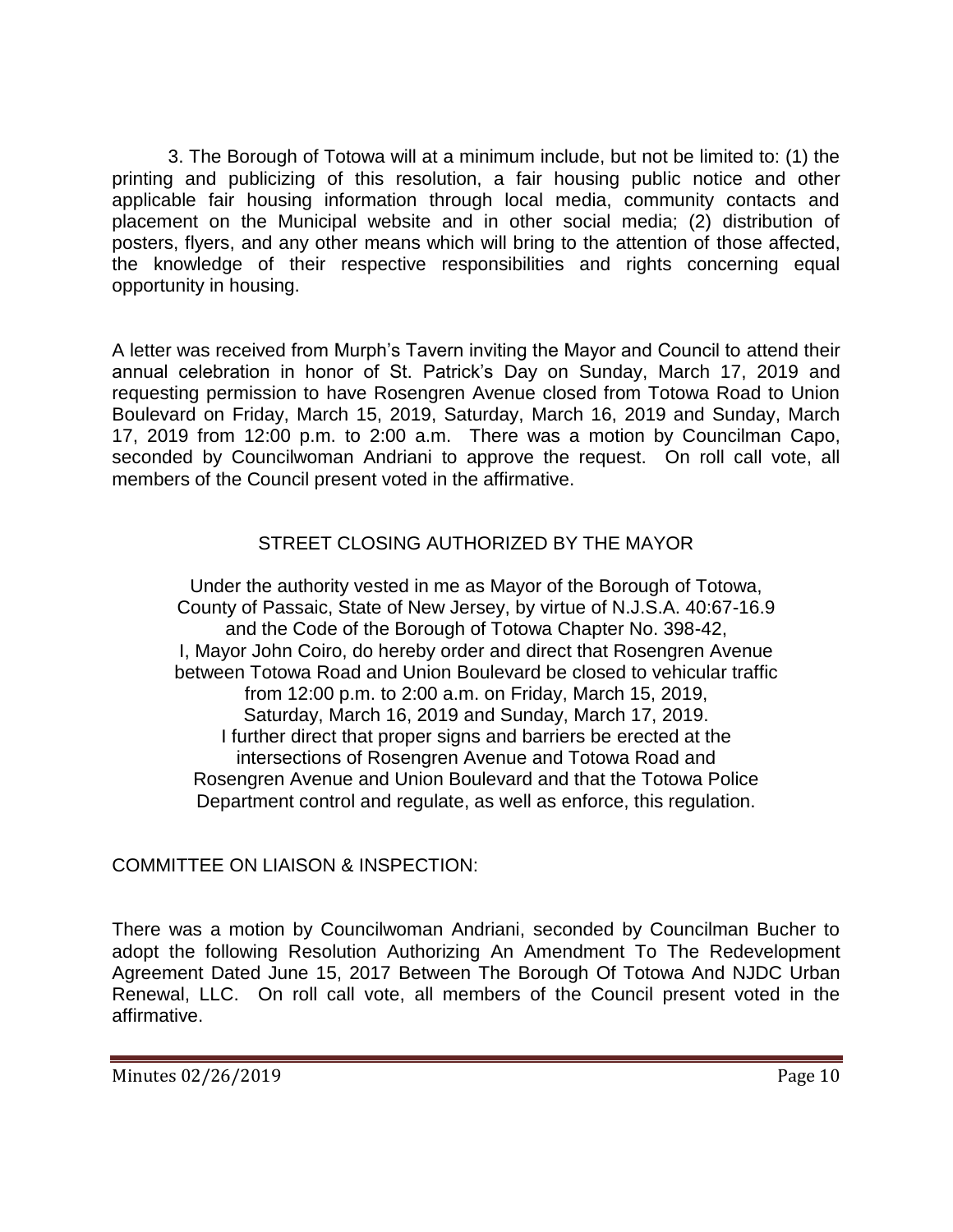## RESOLUTION NO. 44-2019

### RESOLUTION AUTHORIZING AMENDMENT TO THE REDEVELOPMENT AGREEMENT DATED JUNE 15, 2017 BETWEEN THE BOROUGH OF TOTOWA AND NJDC URBAN RENEWAL, LLC

WHEREAS, the Borough of Totowa and NJDC Urban Renewal, LLC entered into a Redevelopment Agreement on June 15, 2017 (the "Redevelopment Agreement") for the undertaking of a redevelopment project at the North Jersey Development Center (NJDC) site within the Borough consisting of several components, including a medical office building and an assisted living facility (the "Project"); and

WHEREAS, NJDC Urban Renewal, LLC is required to build the Project in accordance the NJDC Redevelopment Plan which the Mayor and Council of the Borough of Totowa first adopted by Ordinance No. 03-2016; and

WHEREAS, Section 12.2(f) of the Redevelopment Agreement allows NJDC Urban Renewal, LLC to transfer the responsibility to build various components of the Project to Redeveloper's affiliates; and

WHEREAS, the Borough of Totowa Planning Board has recommended that the Redevelopment Agreement be revised pursuant to the Redevelopment Plan which requires that the Redevelopment Agreement explicitly state the number of long term units to be built in the assisted living facility; and

WHEREAS, NJDC Urban Renewal, LLC is now requesting that the Redevelopment Agreement be amended to specify that a maximum of 120 long term care medical facility units, with a maximum of 140 beds, will be built in the assisted living component of the Project; and

WHEREAS, the Mayor and Council of the Borough of Totowa desire to amend the Redevelopment Agreement to explicitly state the number of long term units to be built in the assisted living facility for the aforementioned reason.

NOW, THEREFORE, BE IT RESOLVED, that the Mayor and Council of the Borough of Totowa do hereby authorize an Amendment to the Redevelopment Agreement to specify that a maximum of 120 long term care medical facility units, with a maximum of 140 beds, will be built in the assisted living component of the Project.

BE IT FURTHER RESOLVED, that the Municipal Council of the Borough of Totowa does hereby authorize the Mayor and Municipal Clerk to execute any and all necessary instruments relating thereto.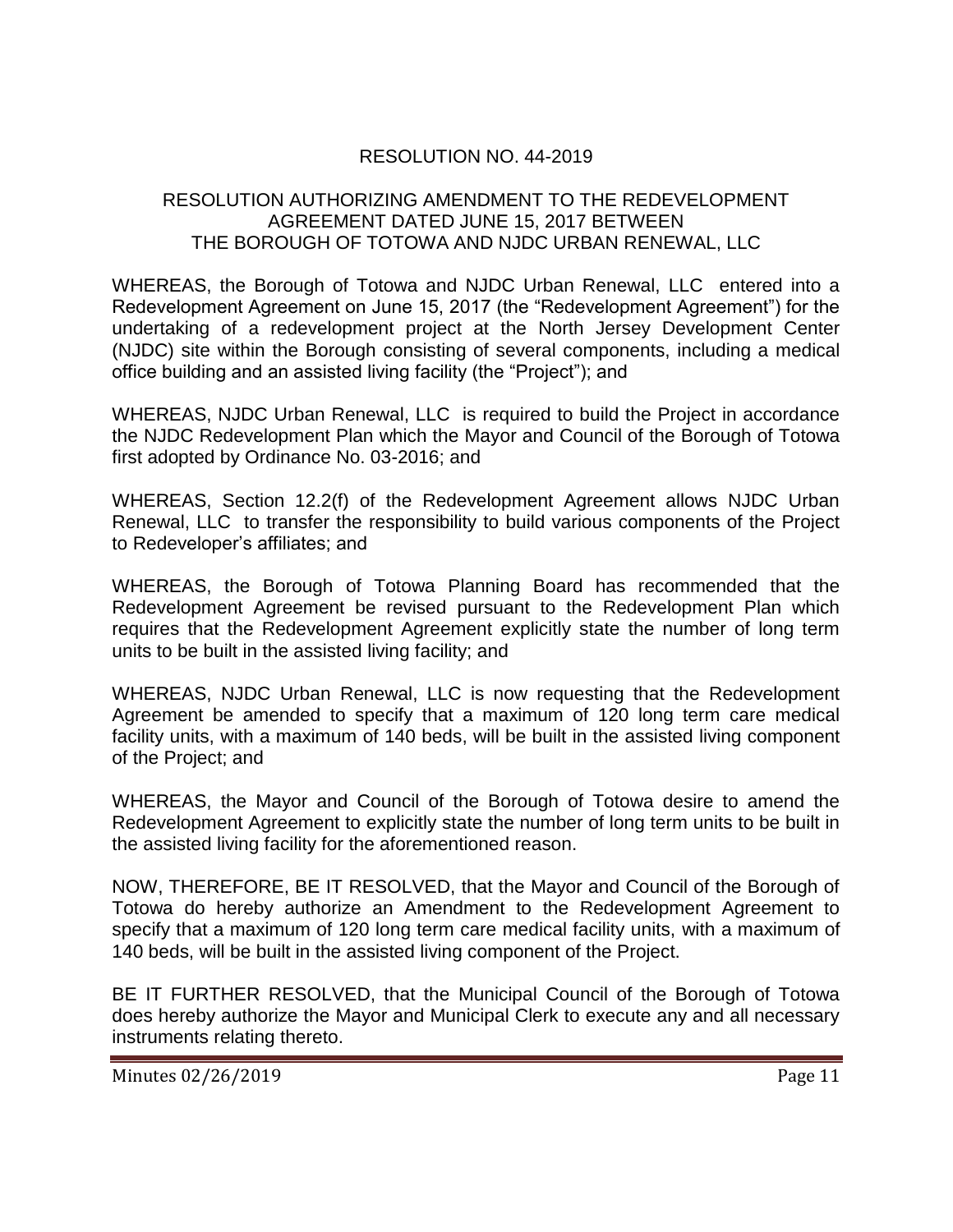There was a motion by Councilwoman Andriani, seconded by Councilman Bucher to adopt the following Resolution Authorizing Contract For Geese Control Services For 2019. On roll call vote, all members of the Council present voted in the affirmative.

## RESOLUTION NO. 45-2019

#### RESOLUTION AUTHORIZING CONTRACT FOR GEESE CONTROL SERVICES FOR 2019

WHEREAS, the Borough of Totowa Board of Recreation has recommended that the Borough of Totowa hire a qualified company to provide safe and effective geese clearing and control services at all of the Borough of Totowa recreational ball fields; and

WHEREAS, the Mayor and Council of the Borough of Totowa have also determined that there is a need to retain a company that can provide these services to ensure the health and well-being of the residents of the Borough of Totowa; and

WHEREAS, the Borough of Totowa has solicited quotes for the necessary geese clearing services for all of the Borough of Totowa recreational fields as well as Washington Park School and the Municipal Complex; and

WHEREAS, Geese Chasers North Jersey LLC, P.O. Box 282, Great Meadows, New Jersey 07838 submitted a proposal dated February 20, 2019 to clear and maintain a virtually geese-free environment with the use of working border collies, a copy of which is on file in the office of the Borough of Totowa Municipal Clerk; and

WHEREAS, Geese Chasers North Jersey LLC will provide these services to the Borough of Totowa on an as needed basis for a term not to exceed a period of one (1) year; and

WHEREAS, pursuant to the applicable New Jersey State laws, the contract for these services may be authorized without public bidding since the total contract price will not exceed the public bidding threshold.

NOW, THEREFORE, BE IT RESOLVED, that the Mayor and Council of the Borough of Totowa do hereby authorize a contract with Geese Chasers North Jersey LLC for all necessary geese control and clearing services in accordance with the fee schedule set forth in their proposal.

BE IT FURTHER RESOLVED, that the Municipal Council of the Borough of Totowa does hereby authorize the Mayor and Municipal Clerk to execute any and all instruments relating thereto.

Minutes 02/26/2019 **Page 12**